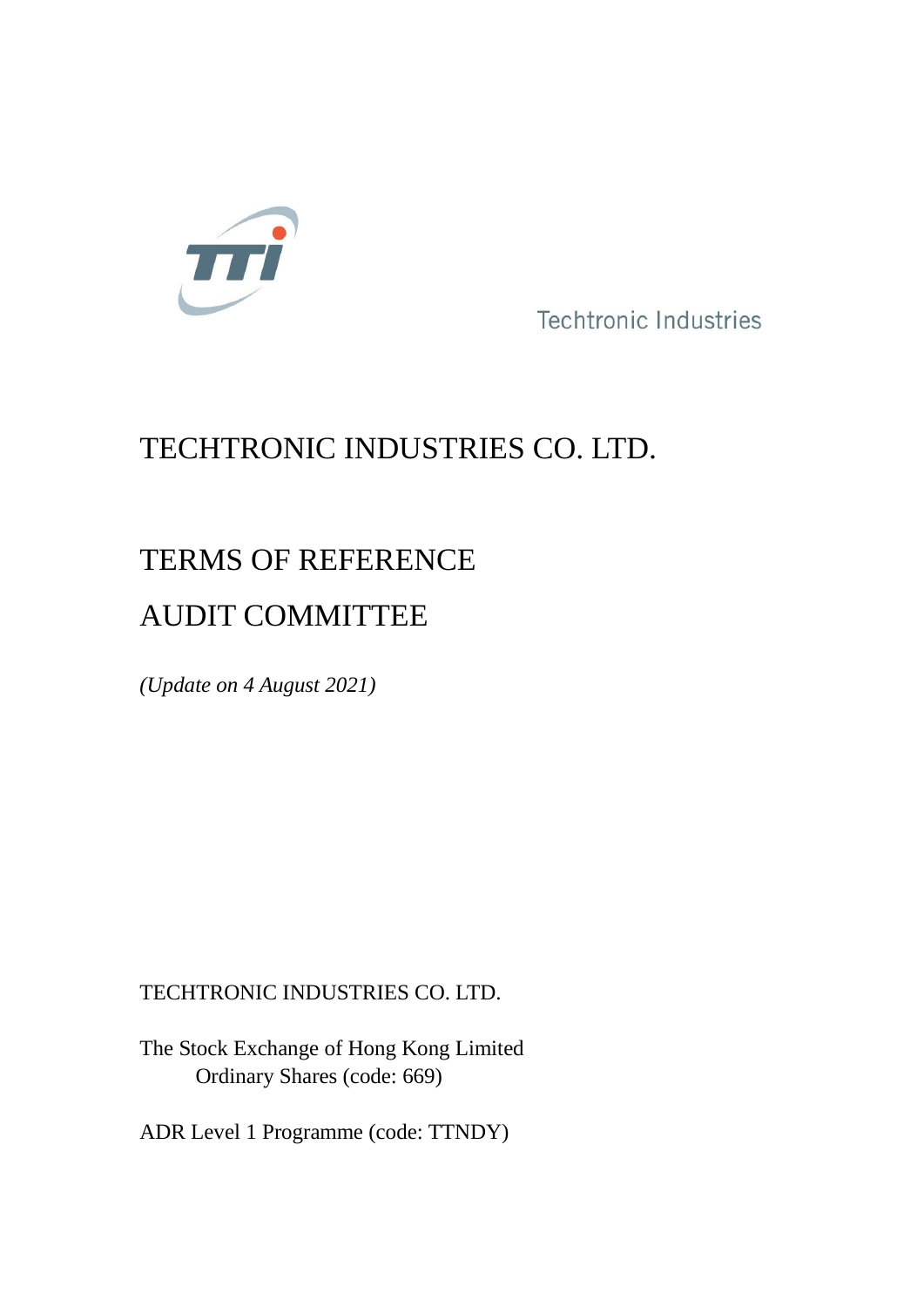### **Techtronic Industries Co. Ltd. (the "Company") Terms of Reference for Audit Committee**

#### **Constitution**

The board of directors (the "Board") of the Company has established a standing committee of the Board known as the Audit Committee.

#### **Members**

Mr. Peter David Sullivan (Chairman of the Audit Committee) Mr. Johannes-Gerhard Hesse Mr. Camille Jojo Mr. Robert Hinman Getz

#### **Objectives**

The Audit Committee has been established to assist the Board in (i) ensuring that an effective system of internal control and compliance with the Company's obligations (including external financial reporting obligations) under the Rules Governing the Listing of Securities on the Stock Exchange of Hong Kong Limited (the "Listing Rules") and applicable laws and regulations is in place; and (ii) overseeing the integrity of the financial statements of the Company.

The Audit Committee is also directly responsible on behalf of the Board for (i) the selection, oversight and remuneration of the Company's external auditor, (ii) the assessment of the independence and qualifications of the external auditor, (iii) the oversight of the performance of the Company's internal audit function and external auditor and (iv) the maintenance of an appropriate relationship with the external auditor.

#### **Membership**

The Audit Committee shall be appointed by the Board and can be removed by the Board at its sole discretion. The Audit Committee shall comprise non-executive directors only. The minimum number is three.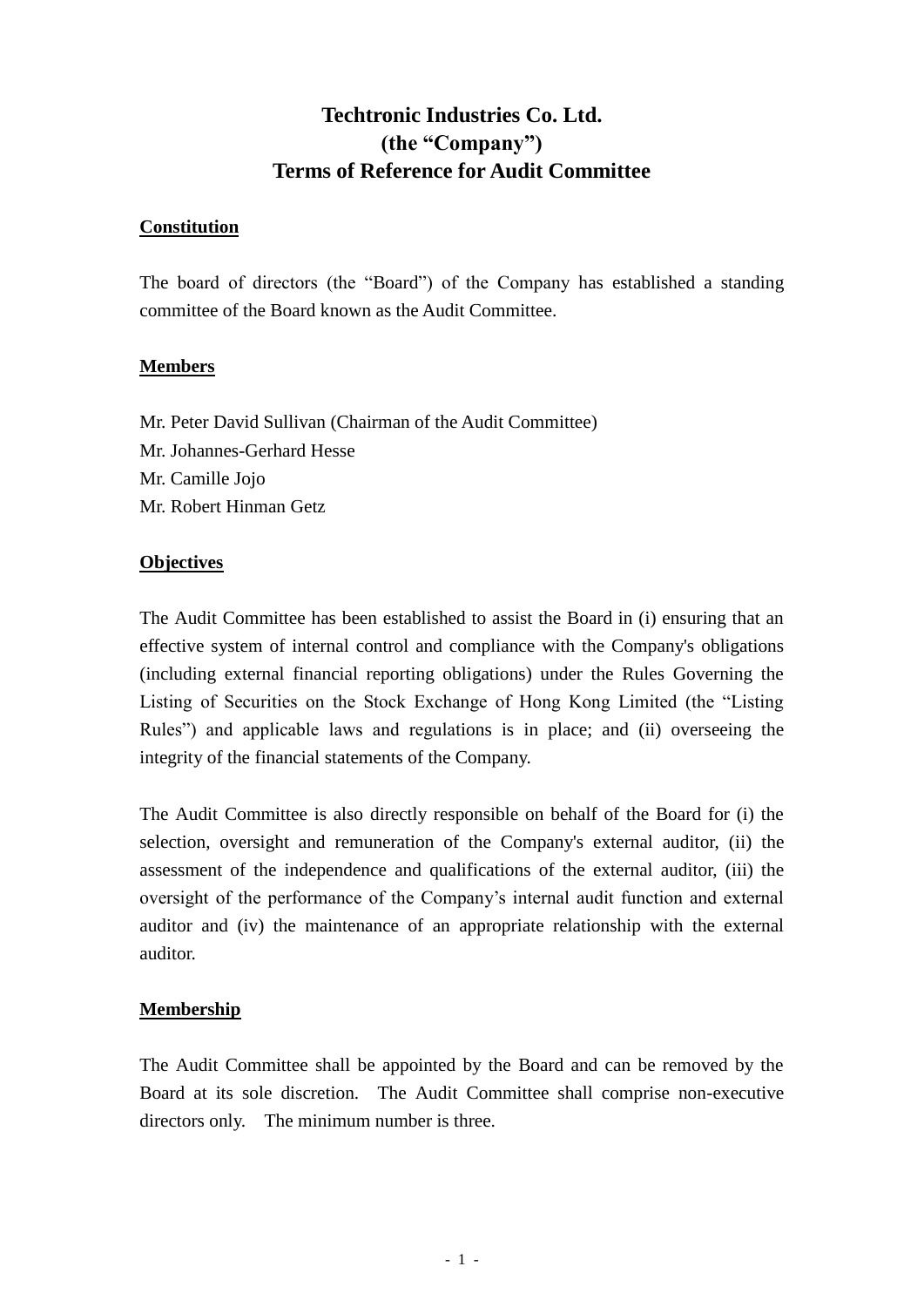The majority of the members of the Audit Committee (the "Members", and a "Member" refers to any one of them) shall be independent non-executive directors, at least one of whom has to be an independent non-executive director with appropriate professional qualifications or accounting or related financial management expertise as required under Rule 3.10(2) of the Listing Rules.

The Chairman of the Audit Committee shall be appointed by the Board and must be an independent non-executive director.

The Board shall from time to time vary the composition of the Audit Committee as may be required by the Listing Rules (as modified from time to time) or the rules of any other stock exchange in respect of which the shares of the Company are listed or quoted, or other codes, rules and regulations as may be prescribed by the Hong Kong Securities and Futures Commission or any other applicable regulatory authority from time to time (the "Applicable Rules").

A former partner of the existing auditing firm of the Company is prohibited from acting as a Member for a period of two (2) years commencing on the later of (a) the date of his ceasing to be a partner of the firm; and (b) the date of his ceasing to have any financial interest in the firm.

The term of office of a Member will generally not be set beforehand. It will, *inter alia*, depend on the composition of the Board as a whole and that of other committees from time to time.

The company secretary of the Company (the "Company Secretary") shall be the secretary of the Audit Committee. The Company Secretary may delegate his duties, or parts thereof, under these Terms of Reference, to a deputy appointed by him in consultation with the Chairman of the Audit Committee.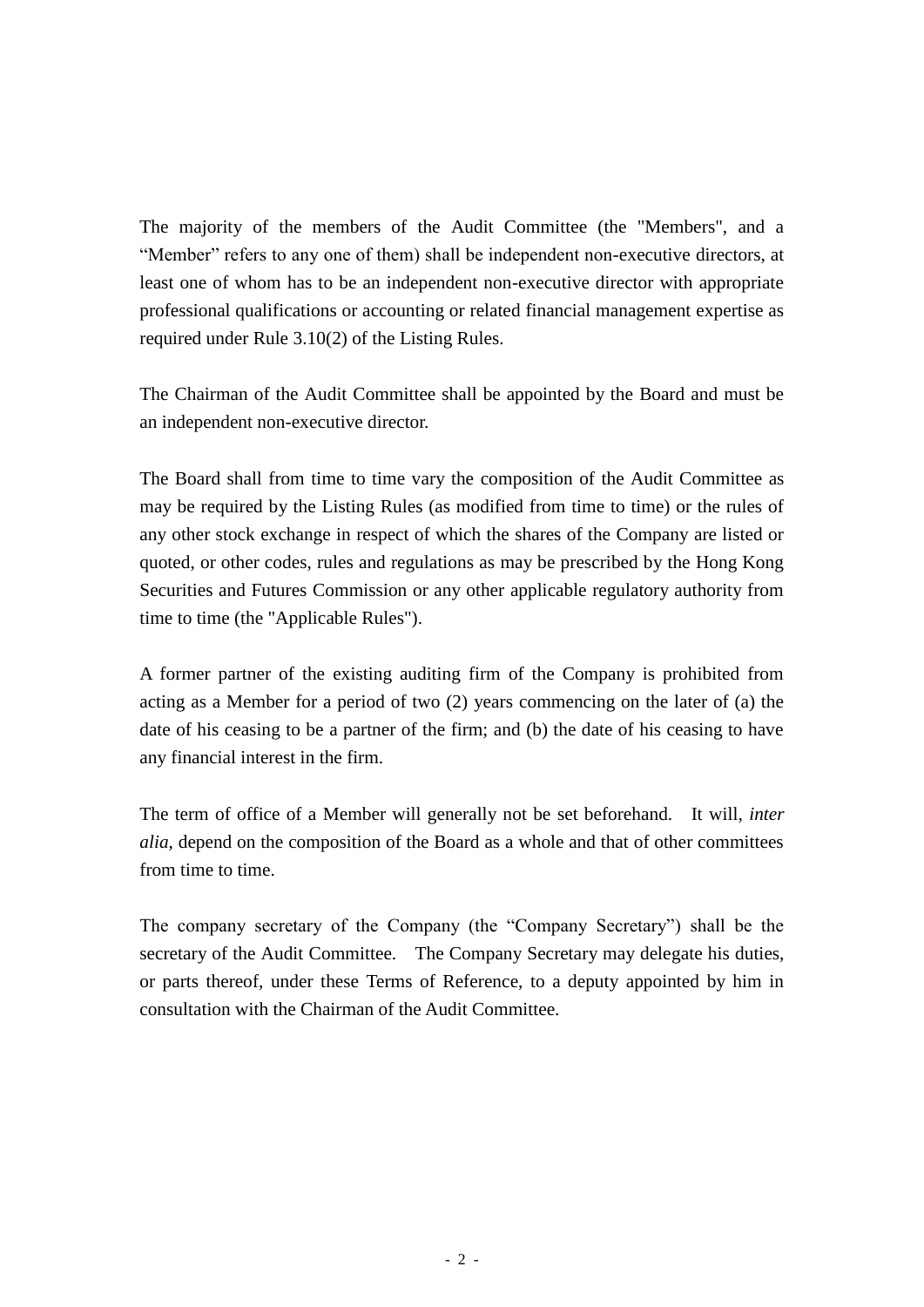#### **Authority**

The Audit Committee shall report directly to the Board on its decisions or recommendations, unless there are legal or regulatory restrictions on its ability to do so (such as a restriction on disclosure due to regulatory requirements).

The Audit Committee is authorized to investigate any activity within these Terms of Reference.

The Audit Committee is authorized to inspect all accounts, books and records of the Company and the Audit Committee shall have unrestricted access to the members of management, employees, the external and internal auditors and the right to require the management of the Company to furnish all information requested by the Committee as may be required for the purposes of discharging its duties.

The external and internal auditors shall have the right to consult the Audit Committee without reference to management. The Audit Committee shall also have the right to consult the external and internal auditors without reference to management or the management without reference to the external and internal auditors.

The Audit Committee is authorized to obtain outside legal or other independent professional advice and to secure the attendance of outsiders with relevant experience and expertise if it considers necessary. The Audit Committee shall have sole authority to approve related fees and retention terms.

Where the Board disagrees with the Audit Committee's view on the selection, appointment, resignation or dismissal of the external auditor, the Company should include in the Corporate Governance Report a statement from the Audit Committee explaining its recommendation and also the reason(s) why the Board has taken a different view.

The Audit Committee shall be provided with sufficient resources to discharge its duties.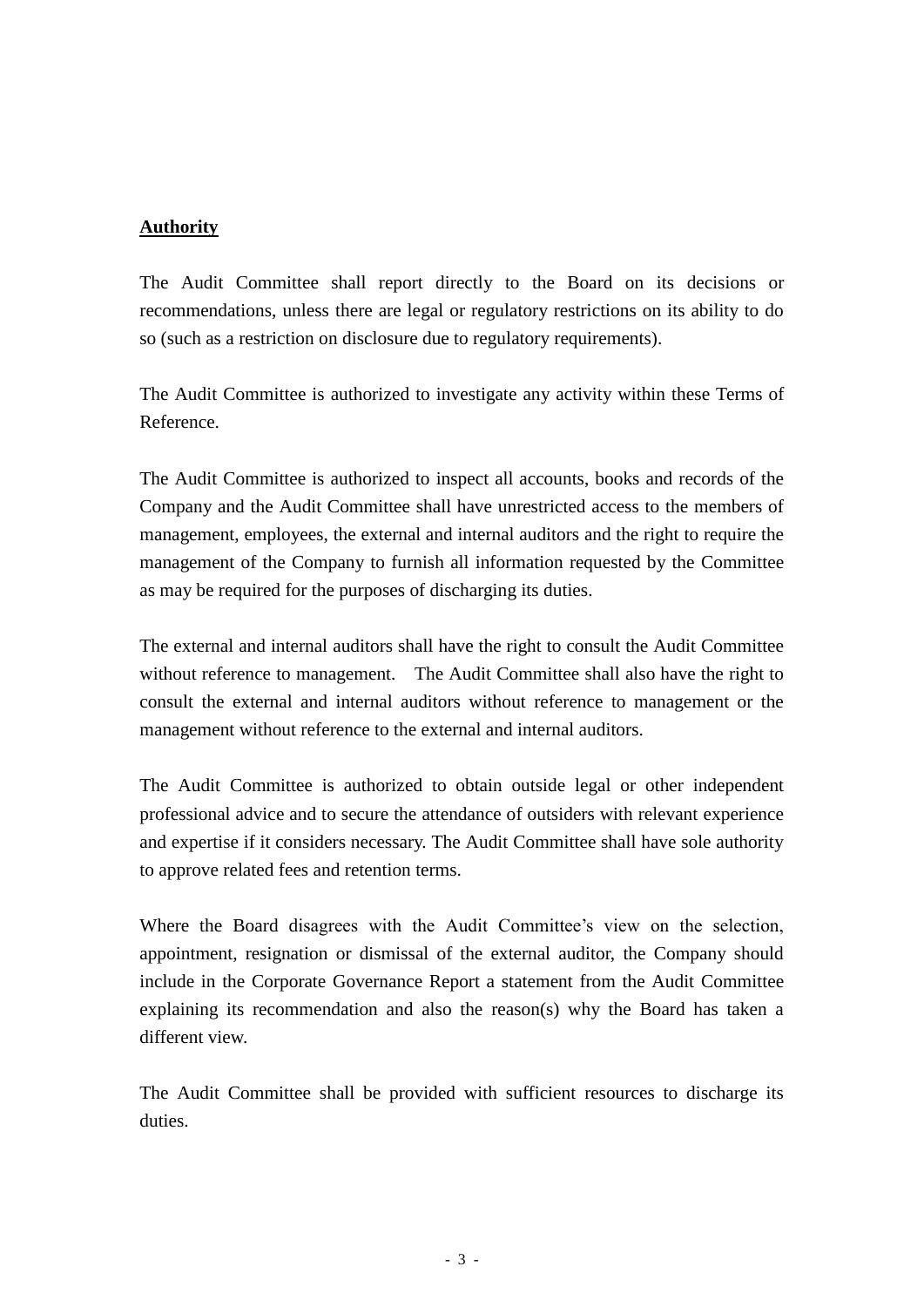#### **Audit Committee Meetings**

*Frequency* Meetings of the Audit Committee are in principle called by the Chairman of the Audit Committee. The Audit Committee shall meet as often as required for the proper functioning of the Audit Committee. However, the Audit Committee shall endeavour to meet at least four times a year and certain of these meetings shall correspond with the Company's financial reporting cycle.

*Notice* • Notice of any meetings of the Audit Committee has to be given at least 14 days prior to any such meeting being held, unless all Members unanimously waive such notice. Irrespective of the length of notice being given, attendance of a meeting by a Member shall be deemed waiver of the requisite length of notice by the Member. Notice of any adjourned meeting is not required if the adjournment is less than 14 days.

*Quorum* The quorum for meetings of the Audit Committee should be any two Members, of whom one has to be an independent non-executive director.

Attendance Only Members are entitled to attend the meetings of the Audit Committee. However, the Audit Committee may invite the following persons to attend the meetings of the Audit Committee if it considers appropriate:

- external auditors;
- internal auditors;
- legal counsel;
- Chief Financial Officer;
- Company Secretary; and
- any other officers of the Company.

#### **Resolutions**

Resolutions of the Audit Committee shall be passed by a majority of votes, which can also be passed by way of unanimous written resolutions. Meetings can be held in person, by telephone or by video conference.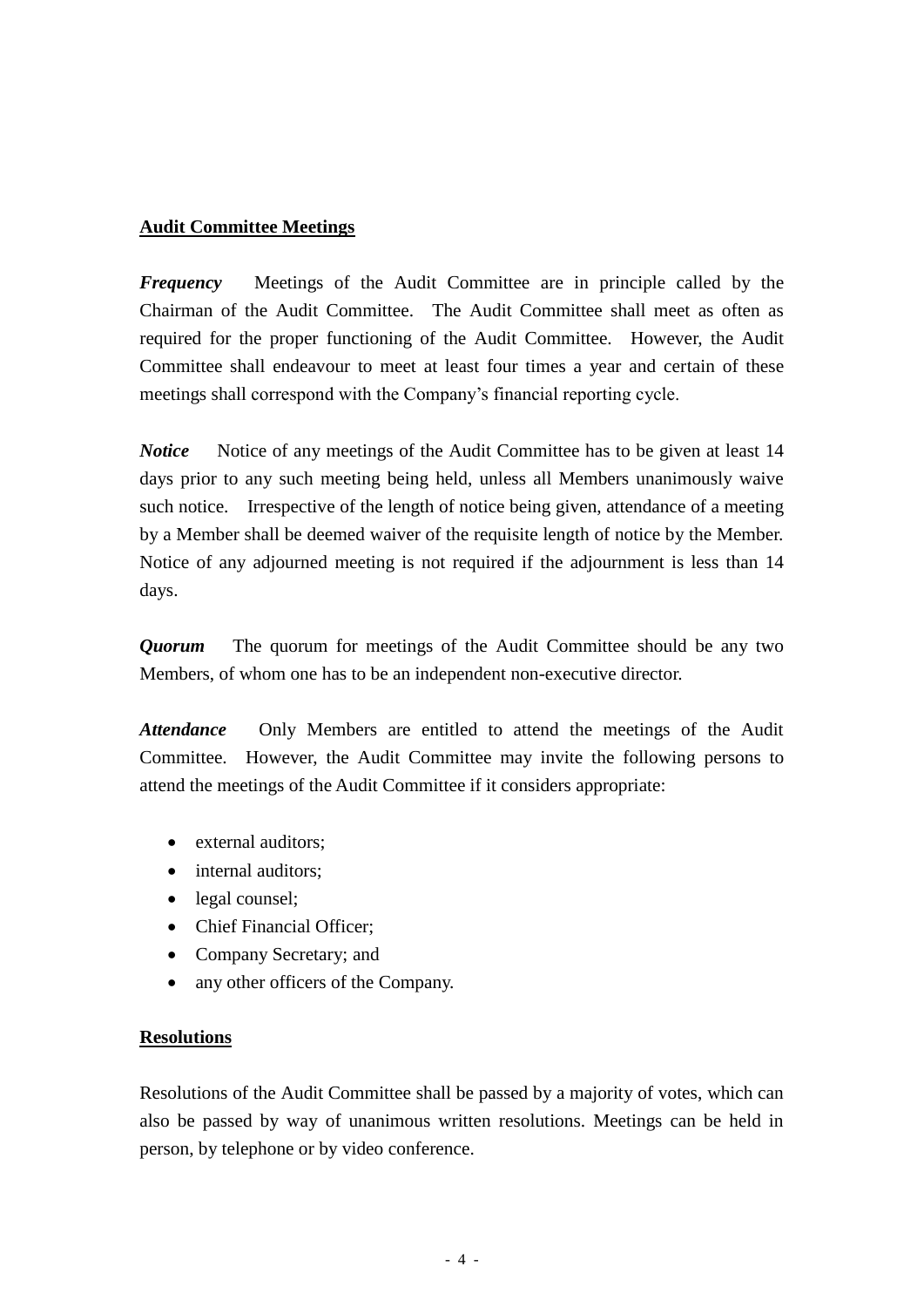#### **Minutes**

The secretary of the Audit Committee should keep full minutes of all Audit Committee meetings. Draft and final versions of minutes of meetings of the Audit Committee should be sent to all Members for their comment and records respectively, in both cases within a reasonable time after the meeting.

Minutes of all Audit Committee meetings will also be sent to other members of the Board at the same time when they are sent to Members.

#### **Duties**

The duties of the Audit Committee shall include the following aspects:

#### *Relationship with the Company's external auditor*

- to be primarily responsible for making recommendations to the Board on the appointment, reappointment and removal of the external auditor, and to approve the remuneration and terms of engagement of the external auditor, and any questions of resignation or dismissal of the external auditor;
- to act as the key representative body for overseeing the relation of the Company with the external auditor;
- to review and monitor the independence and objectivity of the external auditor, the Audit Committee shall:
	- i. consider all relationships between the Company and the audit firm (including the provision of non-audit services);
	- ii. obtain from the audit firm annually information about policies and processes for maintaining independence and monitoring compliance with relevant requirements, including those for rotation of audit partners and staff; and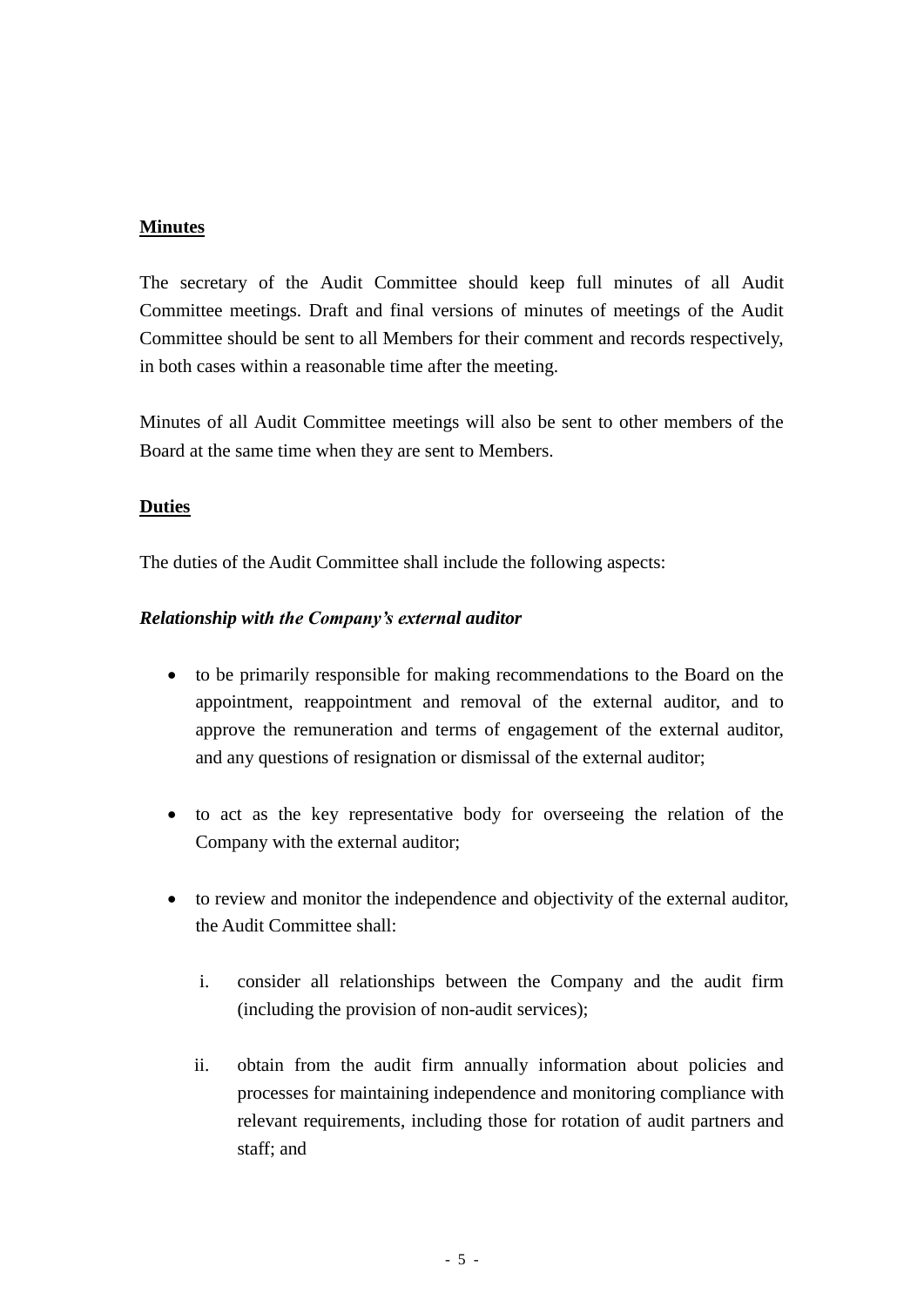- iii. meet with the external auditor, at least annually, in the absence of management of the Company, to discuss matters relating to the audit fees, any issues arising from the audit and any other matters the external auditor or the Audit Committee may wish to raise;
- to review and monitor the effectiveness of the audit process in accordance with applicable standards. The Audit Committee shall discuss with the external auditor the nature and scope of the audit and reporting obligations before the audit commences;
- to develop and implement policy on the engaging an external auditor to supply non-audit services. For this purpose, "external auditor" includes any entity that is under common control, ownership or management with the audit firm or any entity that a reasonable and informed third party knowing all relevant information would reasonably conclude to be part of the audit firm nationally or internationally. The audit committee should report to the Board, identifying and making recommendations on any matters where action or improvement is needed;
- to be primarily responsible for making recommendations to the Board for the approval of any non-audit services provided to the Company by the external auditor. The Audit Committee should ensure that the provision of such non-audit services does not impair the external auditor's independence or objectivity. When assessing the independence or objectivity of the external auditor in relation to the provision of non-audit services, the Committee should consider:
	- i. whether the skills and experience of the audit firm make it a suitable supplier of non-audit services;
	- ii. whether there are safeguards in place to ensure that there is no threat to the objectivity and independence of audit because the external auditor provides non-audit services;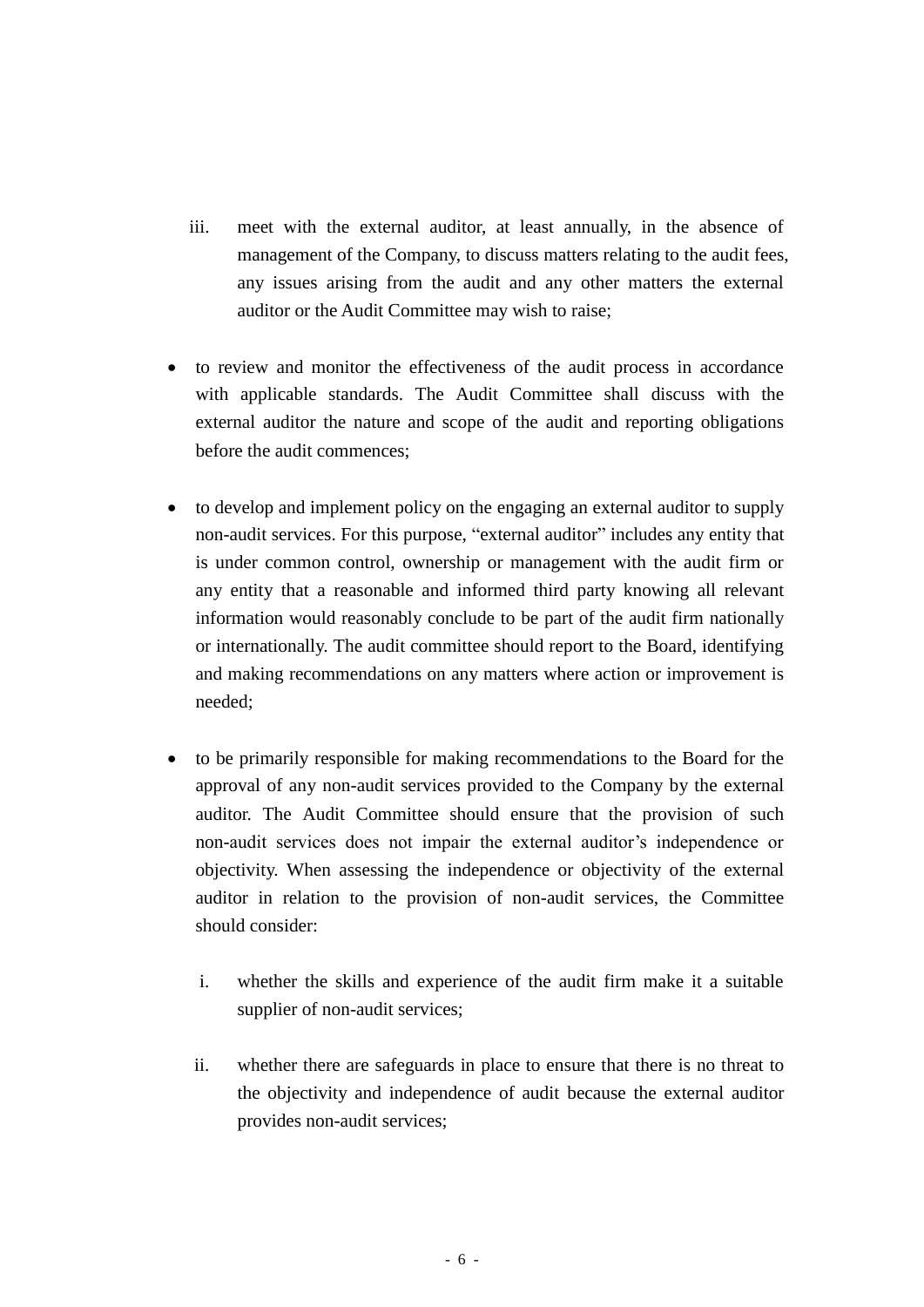- iii. the nature of the non-audit services, the related fee levels and fee levels individually and in total relative to the audit firm;
- iv. the criteria for compensation of the individuals performing the audit; and
- v. to set policies on the hiring employees or former employees of the external auditor and monitoring the application of such policies.

#### *Review of financial information of the Company*

- to review and monitor the integrity (including the completeness, accuracy and fairness) of financial statements of the Company and the annual report and accounts and half-year report and accounts of the Company, to discuss such annual report and audited accounts and half-year report and accounts with management and the external auditor, and to review significant financial reporting judgments contained in them. In reviewing such reports and accounts of the Company before submission to the Board, the Audit Committee shall focus particularly on:
	- i. financial reporting and accounting policies and practices;
	- ii. any changes in financial reporting and accounting policies and practices;
	- iii. major judgmental areas;
	- iv. significant adjustments resulting from audit;
	- v. the going concern assumption and any qualifications;
	- vi. compliance with accounting standards; and
	- vii. compliance with the Listing Rules, the Applicable Rules and any other legal requirements in relation to financial reporting.
- with regard to the review of financial information referred to above:
	- i. Members should liaise with the Board and senior management of the Company, and to meet, at least twice a year, with the external auditor; and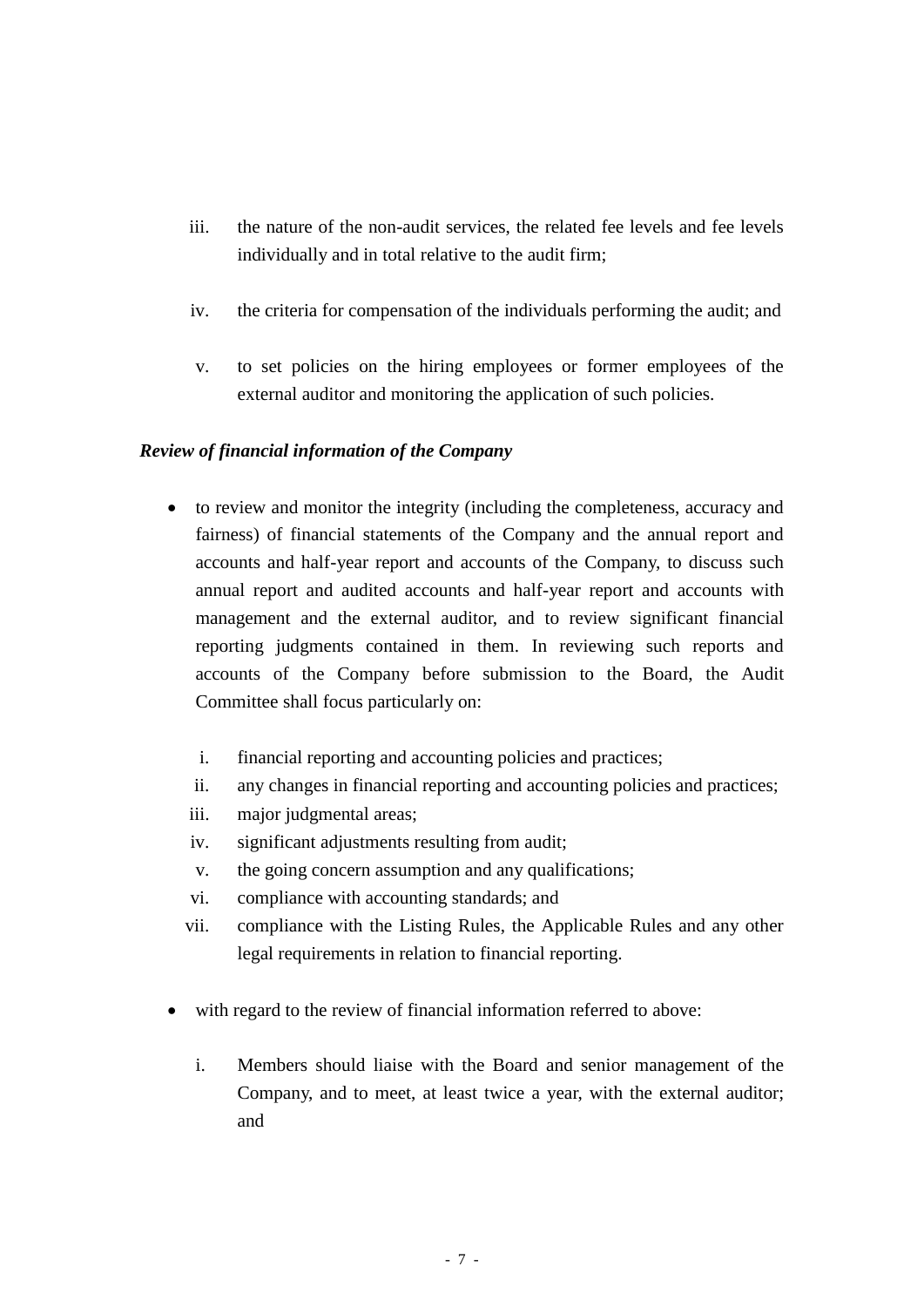ii. the Audit Committee should consider any significant or unusual items that are, or may need to be, reflected in the reports and accounts referred to above and should give due consideration to any matters that have been raised by staff responsible for the accounting and financial reporting function, compliance officer or auditors of the Company.

### *Oversight of the Company's financial reporting system, internal control and risk management procedures*

- to review the group's financial and accounting policies and practices;
- to review the financial controls, internal control and risk management systems of the Company;
- to discuss the internal control system with management to ensure that management has performed its duty to have an effective internal control system. This discussion should include the adequacy of resources, staff qualifications and experience, training programmes and budget of the Company's accounting and financial reporting function;
- to consider major investigation findings on internal control matters as delegated by the Board or on its own initiative and the response of management of the Company to these findings;
- to ensure co-ordination between the internal and external auditors, and to ensure that the internal audit function is adequately resourced and has appropriate standing within the Company, and to review and monitor its effectiveness;
- to review the statement of the Company on internal control systems (where one is included in the annual report) prior to endorsement by the Board;
- to discuss any problems and reservations which the external auditor may have arising from the interim and final audits, and any interim audits or otherwise, and any response of management in connection therewith;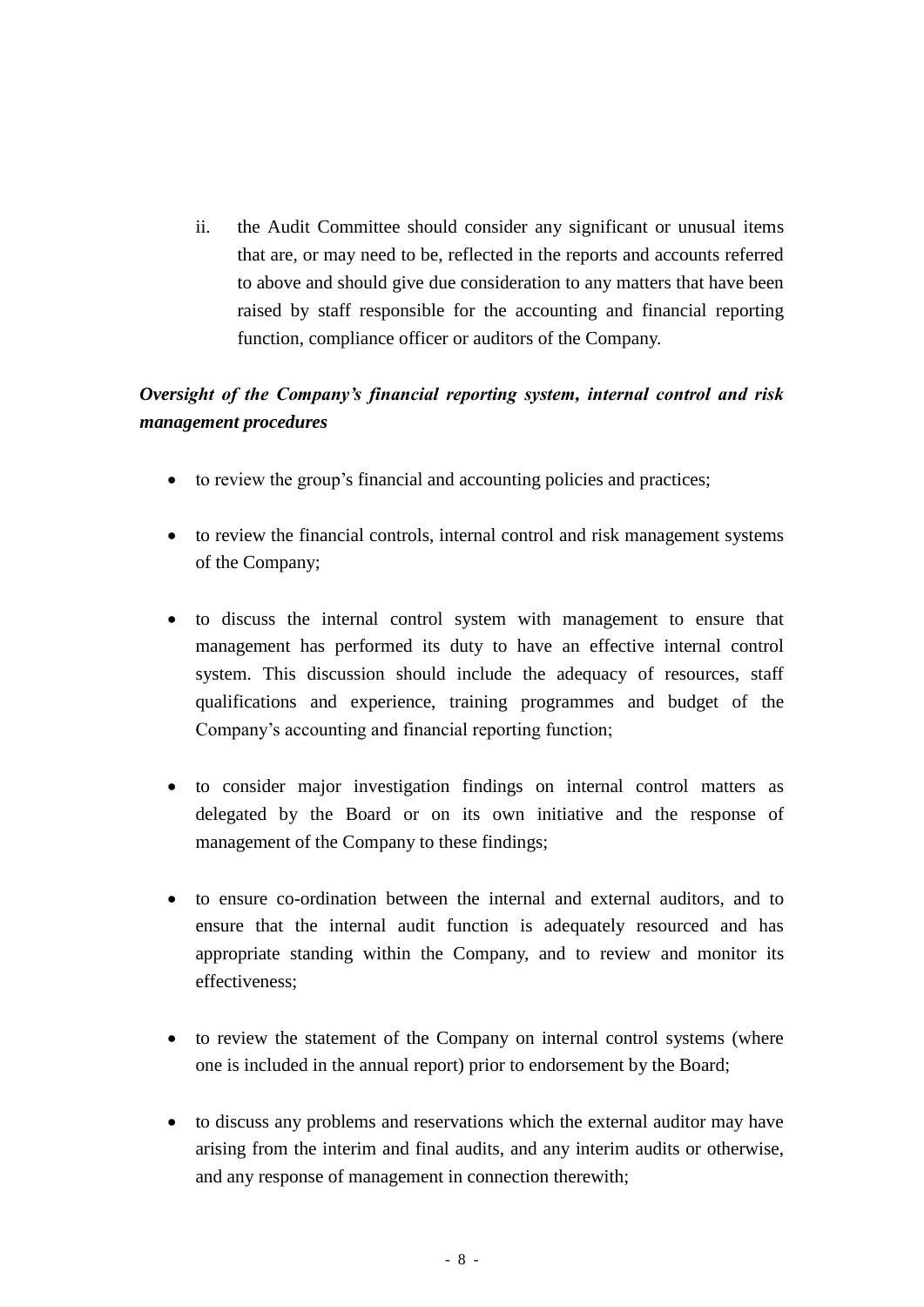- to review the management letter of the external auditor, any material queries raised by the auditor to management of the Company about the accounting records, financial accounts or systems of control and the response of management of the Company;
- to ensure that the Board will provide a timely response to the issues raised in the management letter of the external auditor; and
- to meet with the external auditor on an ad-hoc basis whenever the external auditor considers it necessary to review any accounting, financial reporting or internal control matter with the Audit Committee.

#### *Compliance with laws and regulations*

- review and monitor the effectiveness of the audit process in accordance with laws and regulations and the results of management's investigation and follow-up (including disciplinary action) of any fraudulent acts or non-compliance;
- obtain updates from management and the Company's legal counsel regarding compliance matters that may have a material impact on the Company's financial statements or compliance policies; and
- be satisfied that all regulatory compliance matters, related to the business of the Company, have been considered in the preparation of the financial statements.

#### *Reporting responsibilities*

• periodically update the Board about the activities of the Audit Committee and to report to the Board, identifying any matters in respect of which it considers that action or improvement is needed and make appropriate recommendations as to the steps to be taken; and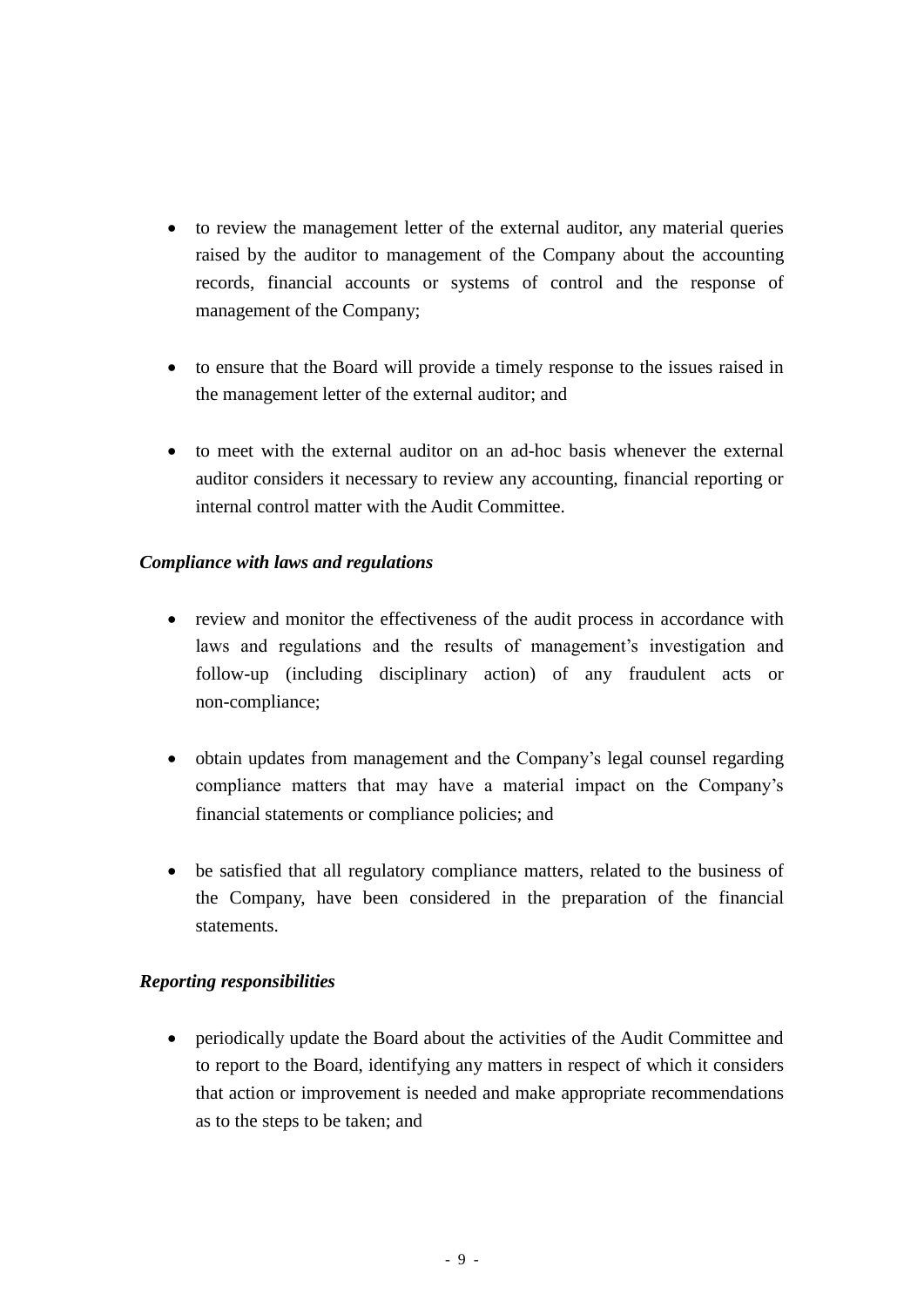• review any reports required by law, the Applicable Rules or the Listing Rules or requested by the Board, for example a report of the activities and duties of the Audit Committee to be included in the section on corporate governance in the annual report.

#### *Other duties*

- to ensure the Company's practices and procedures with respect to related party transactions are adequate for compliance with the requirements under the Listing Rules and the Applicable Rules;
- to review from time to time as appropriate these Terms of Reference and the effectiveness of the Audit Committee and recommend to the Board any necessary changes;
- to report to the Board on the matters set out in these Terms of Reference and where the monitoring activities of the Audit Committee reveal cause for concern or scope for improvement, the Audit Committee shall make recommendations to the Board to address the issue or to make improvements;
- to provide to the Board such assurances as it may reasonably require regarding compliance by the Company's subsidiaries and associates for which the Company provides management services with all supervisory and other regulations to which they are subject;
- to review arrangements by which employees of the Company may, in confidence, raise concerns about possible improprieties in financial reporting, internal control or other matters. The Audit Committee should ensure that proper arrangements are in place for the fair and independent investigations of such matters and for appropriate follow-up actions;
- to engage in any other activities consistent with the Audit Committee's objectives and responsibilities and to consider other topics or matters, as defined or referred to the Audit Committee by the Board;